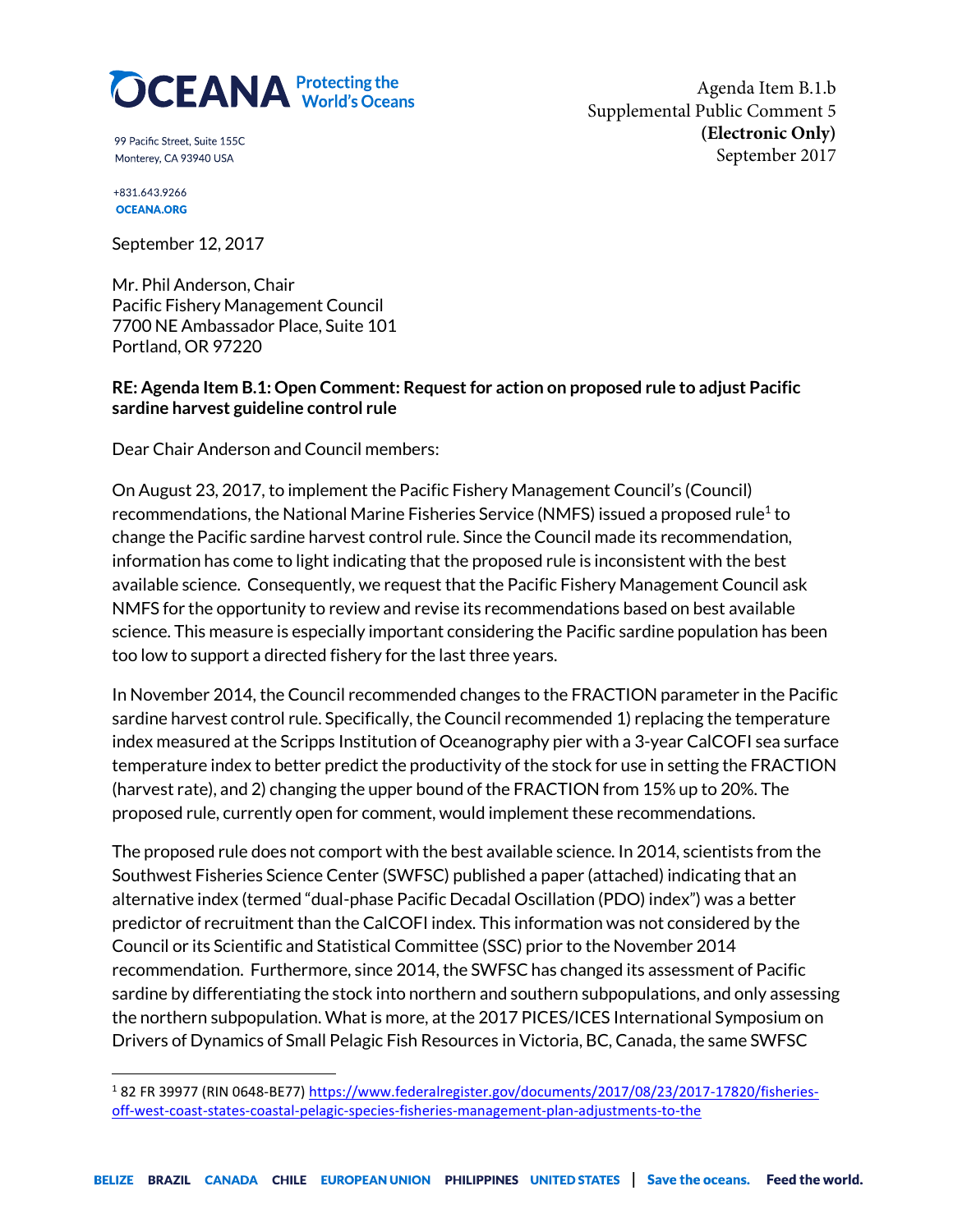scientists that authored the paper on the PDO index presented results of a new analysis showing that for the differentiated northern subpopulation of Pacific sardine, the CalCOFI index is no longer a good predictor of sardine recruitment based on the time series from the two most recent stock assessments (J. Zwolinski, *pers. comm.* March 7, 2017).

NMFS should not have issued the proposed rule, as it is not based on the best available science. The rule change would allow more aggressive harvest rates than under the status quo and could increase harvest rates at times when the population is less productive and cannot support increased fishing. In light of this information, we request that the Council ask NMFS to consult with the Council so that the Council can reconsider and revise its recommendations for adjustments to the Pacific sardine harvest guideline control rule consistent with the best available science. The Council should also direct its SSC to consider how this new science might affect future calculations of overfishing limits for Pacific sardine (which are currently based on the CalCOFI index).

Thank you for your attention to this important information, which will ensure management of the northern subpopulation of Pacific sardine is based on the best available science.

Sincerely,

Geffer Stesk

Geoffrey Shester, Ph.D. California Campaign Director and Senior Scientist

*Attachment: Zwolinski, J. & Demer, D. 2014. Environmental and parental control of Pacific sardine (*Sardinops sagax*) recruitment. ICES Journal of Marine Science 71(8):2198-2207.*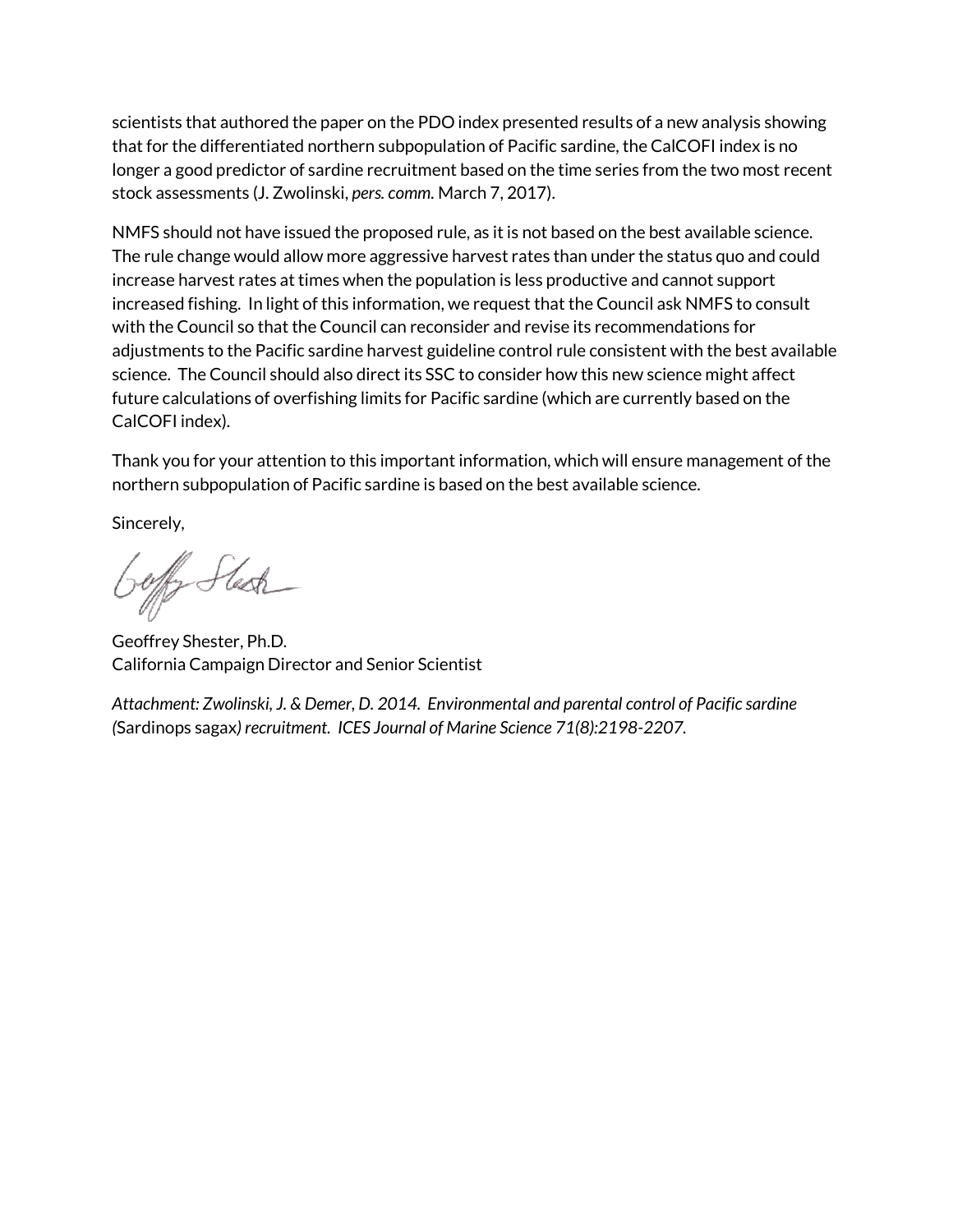# ICES Journal of Marine Science



ICES Journal of Marine Science (2014), 71(8), 2198–2207. doi:10.1093/icesjms/fst173

## Contribution to the Special Issue: 'Commemorating 100 years since Hjort's 1914 treatise on fluctuations in the great fisheries of northern Europe'

# Original Article

# Environmental and parental control of Pacific sardine (Sardinops sagax) recruitment<sup>†</sup>

## Juan P. Zwolinski<sup>1\*</sup> and David A. Demer<sup>2</sup>

 $^{\rm l}$ Institute of Marine Sciences, University of California, Santa Cruz, Earth and Marine Sciences Building, Rm A317, Santa Cruz, CA 95064 (affiliated to SWFSC), USA

 $^2$ Fisheries Resources Division, Southwest Fisheries Science Center, National Marine Fisheries Service, National Oceanic and Atmospheric Administration, 8901 La Jolla Shores Drive, La Jolla, CA 92037, USA

\*Corresponding author: tel: +1-858-546-5654; fax: +1-858-546-5652; e-mail: juan.zwolinski@noaa.gov

Zwolinski, J. P., and Demer D. A. Environmental and parental control of Pacific sardine (Sardinops sagax) recruitment. – ICES Journal of Marine Science, 71: 2198–2207.

Received 4 April 2013; accepted 17 September 2013; advance access publication 18 October 2013.

We confirm that sardine recruitment in the California Current, during the last three decades, mimics aspects of the environment in the North Pacific indicated by the Pacific Decadal Oscillation (PDO) index. The periods of stock increase and decrease followed consecutive years with positive and negative PDO values, respectively. During the "warm" periods, the average number of recruits per biomass was more than threefold higher than that during the "cold" periods. In addition to the environmental conditions experienced by the sardine larvae, we show that the variability in sardine recruitment is partially explained by the environmental conditions many months before the spawning season and the adult condition factor. We hypothesize that sardine have a metabolic deficit during spawning, so prior good feeding opportunities are necessary to increase both total fecundity and offspring robustness, to enhance both reproduction and survival, respectively. Our findings augment a century-old theory that the reproductive success of small pelagic fish is governed by the survival of the early life stages. The condition of each parent also matters. To predict sardine recruitment, we propose a "dual-phase" model based on seasonal PDObased indices and a condition factor. The model identifies summer feeding seasons conducive to a good adult condition factor followed by spring-spawning seasons supportive of good larval retention and growth.

Keywords: condition factor, environment, fecundity, prediction, spawning.

#### Introduction

The northern stock of Pacific sardine (Sardinops sagax) off the west coast of North America has exhibited multiple dramatic boom and bust cycles [see Zwolinski and Demer (2012) for two recent examples]. Although the underlying mechanisms for these cycles remain uncertain, it is broadly acknowledged that the environment plays a principal role (Jacobson and MacCall, 1995; MacCall, 2009; Zwolinski and Demer, 2012). For example, from the 1950s to the 1970s, when sardine productivity and abundance were low, the seawater temperature in the northeastern Pacific was lower than in the previous and subsequent decades (MacCall, 1979; Barnes et al., 1992). This observation lead Jacobson and MacCall (1995) to model the reproductive success of sardine vs. sea surface temperature (SST) in the main sardine spawning area. For practical reasons, the modelled temperature was then indexed to the long-term timeseries of SST measured at Scripps Institution of Oceanography (SIO) pier and provided a foundation for the first environmentally driven decision rule for the exploitable fraction of a fish population

<sup>†</sup> This article does not necessarily reflect the official views or policies of the National Marine Fisheries Service, the National Oceanic and Atmospheric Administration, the Department of Commerce, or the Administration.

Published by Oxford University Press on behalf of the International Council for the Exploration of the Sea 2013. This work is written by US Government employees and is in the public domain in the US.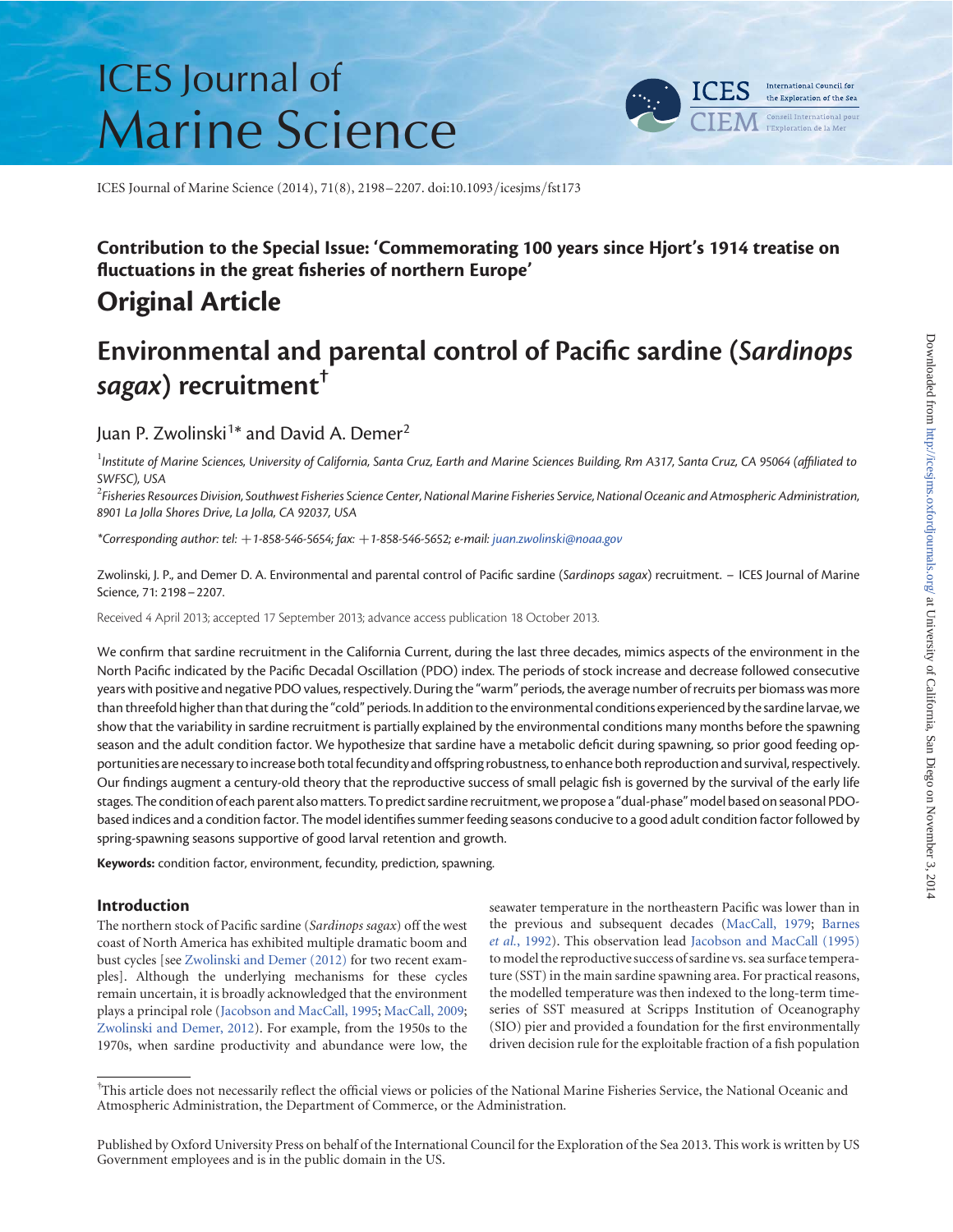(PFMC, 1998). The aim was to reduce fishing pressure during years of low productivity and increase it during years of surplus production. However, from 2006 to 2012, despite the high SST values measured at the SIO pier, there were successive recruitment failures, fishing continued, and the stock biomass dropped to the lowest level in the most recent two decades (Zwolinski and Demer, 2012).

McClatchie et al. (2010) re-evaluated Jacobson and MacCall's (1995) SST-to-recruitment relationship and concluded that SST measured at the SIO pier and recruitment success (number of recruits per unit of parental biomass) were no longer correlated. They also noted a disconnection between the temperature measured at the SIO pier and that of the major sardine spawning grounds. These differences may explain why other studies have provided evidence of strong correlation between the assessed sardine recruitment and the seawater temperatures offshore (e.g. Galindo-Cortes et al., 2010; Lindegren and Checkley, 2013). More generally, many other studies have shown that fluctuations in atmospheric and oceanographic conditions matched, in both period and phase, oscillations in small pelagic fish biomasses in the California Current and elsewhere (Jacobson et al., 2001; Peterson and Schwing, 2003; King, 2005; MacCall et al., 2005; Norton and Mason, 2005; Wells et al., 2006; Deyoung et al., 2008; Alheit and Bakun, 2010; Overland et al., 2010; Perry et al., 2010; Irvine and Fukuwaka, 2011). Therefore, it appears that environmental dynamics do affect the productivity and community structure of marine organisms, particularly small coastal pelagic fish species (CPS; Fréon et al., 2005; Alheit and Bakun, 2010; Zwolinski and Demer, 2012), and the challenge is to identify the mechanisms.

Mantua et al. (1997) introduced the Pacific Decadal Oscillation (PDO), an index that tracks a pattern in the SST of the north Pacific that fluctuates at multidecadal scales and which describes environmental dynamics that have profound effects on the recruitment and biomass of certain salmon stocks in Alaska. The environmental dynamics reflected by the PDOwere also related to the total biomass and diversity of copepods off northern California (CA) and Oregon (OR), which in turn have strong impacts on the local salmon recruitment (Peterson and Schwing, 2003). Concurrently, Chavez et al. (2003) analysed low-frequency oscillations in CPS abundances in the 20th century and concluded that cold periods off the west coast of the United States, implicitly described by the PDO, were coincident with decades of anchovy dominance. Conversely, warm periods, also indicated by a positive PDO, were associated with decades of sardine dominance. Chavez et al. (2003) noted that the principal characteristics of the multidecadal "sardine regimes" in the northeastern Pacific were: warmer than average SST, strong stratification, low nutrients in the photic layer, and low overall productivity, and more frequent El Niño Southern Oscillation (ENSO) episodes. They also suggested pathways through which the environment could affect the epipelagic community.

Rykaczewski and Checkley (2008) advanced a mechanistic approach to hindcast surplus sardine production. They showed that sardine surplus production, which is directly related to reproductive success, is significantly correlated with the intensity of curl-driven upwelling offshore of southern CA during spring and summer (May-July). Their work supports a century old theory that the survival of early life stages, mediated by their environment, controls recruitment success for sardine and other CPS (Hjort, 1914; Cury and Roy, 1989; Cury et al., 2000). However, Zwolinski and Demer (2012) found that the condition factor of adult sardine, which is an indicator of their forthcoming total fecundity (Marshall et al., 1999), may also help to predict recruitment. Their observation emphasized the importance of parental condition to successful reproduction via

both increased fecundity and more robust and resilient offspring (Riveiro et al., 2004; Garrido et al., 2008). Mechanistically, sardine tend to rely principally on fats and proteins stored prior the spawning season to provide energy for the protracted energy expenditure (Ganias et al., 2007).

Lindegren and Checkley (2013) updated the analyses done by Jacobson and MacCall (1995) and McClatchie et al. (2010) and found that the spring and annual averages of the SST measured offshore during the California Cooperative Oceanic Fisheries Investigations (CalCOFI) surveys during the spawning year are explanatory variables for sardine recruitment and the recruitment-to-parental biomass ratio. However, in their analysis the larger scale multivariate ENSO and PDO indices did not perform as well as the regional offshore temperature.

To explain why the local environmental indices out-performed the large-scale indices, we hypothesize here that the reproductive success of sardine is determined by a sequence of environmental conditions initiated many months before the spawning season, continuing through the larval period. If correct, then environmental indicators for feeding conditions during summer, and those for larval retention and growth the following spring, should collectively predict recruitment. In this paper, we propose such a "dual-phase" environmental indicator, based on the averages of the monthly PDO index, which may predict sardine recruitment.

#### Methods

To investigate the environmental drivers of sardine recruitment, we first explored the correlation between the logarithmic reproductive success (the logarithm of the number of recruits per unit of spawning biomass; Jacobson and MacCall, 1995) and each of three large-scale indices and one regional oceanographic index. We then fit a formal stock– recruitment model, allowing for environmental dependence (Jacobson and MacCall, 1995). Using the best model, we reconstructed the time-series of sardine recruitment in the 20th and 21st centuries, for years with available estimates of biomass. Finally, we included the adult condition factor in the environmental stock– recruitment model and evaluated its relative performance. The adult condition factor may control the reproductive output and thereby the recruitment success (Zwolinski and Demer, 2012). The data and modelling procedures are explained in detail below.

#### Recruitment and biomass data

Using the results of the 2010 stock assessment model (Hill et al.,  $2010$ ), recruitment  $(R)$  was estimated by the abundance of age-0 sardine in July, and the parental stock of sardine (S) was estimated by the biomass of age-1 and older (age-1+) sardine in January of the same year, from 1981 to 2011. We used the 2010 assessment model because its results, or results from earlier models with the same configuration, have been used previously to evaluate the dependence of sardine recruitment on the environment (Galindo-Cortes et al., 2010; McClatchie et al., 2010; Lindegren and Checkley, 2013).

#### Condition factor data

Currently, the majority of the sardine spawning population migrates seasonally to feed during summer and autumn in the productive areas off OR, WA, and VI (Zwolinski et al., 2011; Demer et al., 2012). These migrations appear to allow sardine to store fat for use during the subsequent reproductive season. The condition factor  $[k; k = 10^5 \times$  body weight (g)/standard length<sup>3</sup> (cm)], related to the amount of body fat, may be a proxy for reproductive output and thus sardine recruitment (Zwolinski and Demer, 2012). For the period 1999–2007, values of  $k$  for the migrating portion of the stock were estimated from the OR and Washington (WA) fishery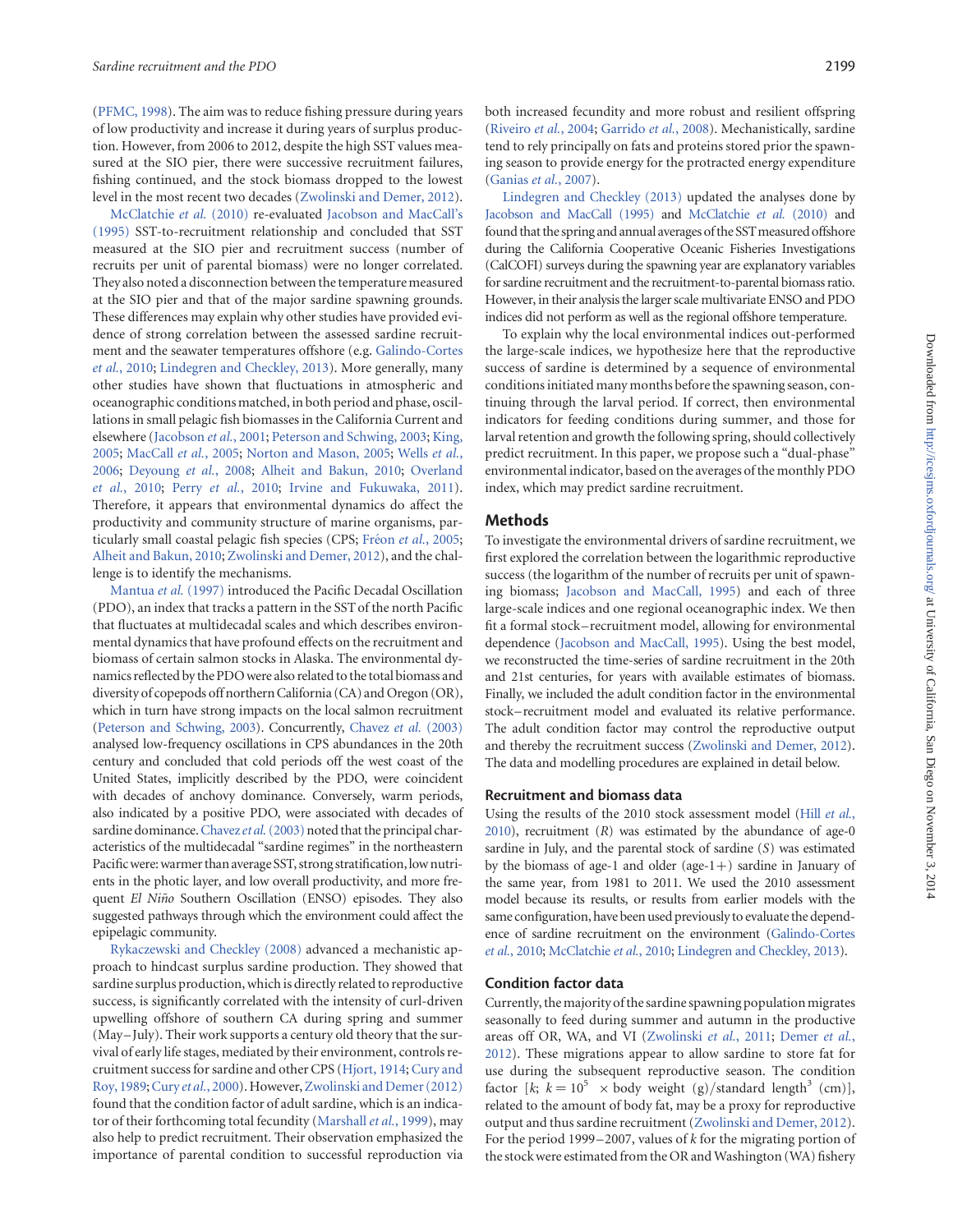statistics. The average  $k$  values for each year were estimated from predominantly adult sardine (standard length,  $SL$ ,  $\geq$  160 mm) landed there between August and October before each recruitment year.

#### Environmental data

We used three remotely-sensed large-scale environmental indices evaluated monthly: the multivariate El Niño index (MEI; http:// www.esrl.noaa.gov/psd/enso/mei/table.html; Wolter and Timlin, 1998); the PDO (http://jisao.washington.edu/pdo/PDO.latest; Mantua et al., 1997); and the North Pacific Gyre Oscillation (NPGO; http://www.o3d.org/npgo/npgo.php; Di Lorenzo et al., 2008). These three variables were selected based on previous recognition of their ability to summarize multiple oceanographic variables in the northeast Pacific that are relevant to the dynamics of CPS (Mantua et al., 1997; Peterson and Schwing, 2003; Di Lorenzo et al., 2008; King et al., 2011). To represent the environmental conditions encountered by adult sardine during their summer feeding season, we averaged these indices during summer (August through October) before the spawning season. To represent the environmental conditions experienced by the early life-stages, we averaged the indices during spring (March through July) of the spawning (and recruitment) year. To represent the environmental conditions experience by the adult and early life-stage sardine, we summed the two seasonal PDO indices.

Although we aimed to investigate any relationships between these indices oflarge-scale oceanographic phenomenon and sardine recruitment, we also analysed, for completeness, the regional temperaturebased indices from Lindegren and Checkley (2013). These indices were computed from seawater temperature averaged from 5 to 15 m depth during the spring CalCOFI surveys (SST<sub>spring</sub>) and during the four (winter, spring, summer, and fall) CalCOFI surveys (SST<sub>annual</sub>).

#### Modelling approach

We first explored the correlation between the logarithmic recruitment success  $\lfloor \log(R/S) \rfloor$  and the selected environmental variables using the Pearson linear correlation analysis. This exploratory analysis quantifies the covariability between the multiple variables and thereby guides subsequent model fitting.

We fit a variant of the linearized Ricker R–S relationship (Quinn and Deriso, 1999), as implemented by Hill et al. (2011), but with the addition of environmental variables potentially related to recruitment, as in Jacobson and MacCall (1995). The data were fit to the following generalized linear model:

$$
\log(\bar{R}) = \text{offset}(\log(S)) + \beta_0 + \beta_1 S + \sum_{j=1}^{J} \beta_{j+1} I_j,\tag{1}
$$

where  $\bar{R}$  is the expected value of recruitment in million of fish, offset( $log(S)$ ) the logarithm of the age-1+ biomass with a fixed coefficient of 1 (McCullagh and Nelder, 1989),  $\beta_0$  the intercept,  $\beta_1$  the slope parameter for the S; and the *j* environmental indices  $I_i$  have respective coefficients  $\beta_{i+1}$ . In Equation (1), error is evaluated only in the recruitment, allowing the use of many error structures for positive data, including the frequently used lognormal distribution (McCullagh and Nelder, 1989). The model was fit via a stepwise forward and backward selection procedure beginning with the S term, followed by the environmental variables with highest correlation with  $log(R/S)$ . The model fit was evaluated with plots of the residuals to check for the homogeneity of the variance and independence of the residuals (McCullagh and Nelder, 1989). Contingent on the fit of the model, forward inclusion of the

variables was tested via the Akaike Information Criterion (AIC), which is an index that summarizes the quality of the fit and the parsimony of the model (Hobbs and Hilborn, 2006). To obtain a measure of global goodness of fit, we computed the square of the correlation coefficient between the logarithms of the fitted values and the logarithms of the observations. In a linear or additive model with a lognormal response, this quantity, named here as the " $R^2$  equivalent," corresponds to the unadjusted  $R^2$  statistic and to the percentage of deviance explained by the model. The models were fit using the library mgcv for R (Wood, 2006).

The predictive performance and the stability of the fitted models were assessed by cross-validation. For each of 1000 repetitions, three-quarters of the data were randomly selected (the training set) and used to fit the recruitment model; the model was used to predict the recruitment for the remaining quarter of the data (testing set). The  $R^2$  equivalent of the training and testing sets were recorded, as well as the AIC of the training set. Model overfitting is suspected if the  $R^2$  equivalent of the testing set is much less than that for the training set.

Because  $k$ , which is a proxy for total fecundity, depends significantly on whether the stock migrates north during summer to feed, the environmental Ricker model [Equation (1)] was fit with k only for the period when the stock is known to have undergone feeding migrations, i.e. for the period from 1999 to 2008. Including  $k$  in the best environmental Ricker model requires the model to be fitted with two extra parameters: one is a binary variable indicating whether  $k$  exists (i.e. pre- or post-1999), and the second is the slope relative to  $k$ , conditioned on  $k$  being available.

#### Results

#### Environmental indices and sardine reproductive success

Statistically significant correlations were found between  $log(R/S)$ and each of the large-scale environmental indices, averaged during summer before the spawning season and during spring of the spawning and recruitment year (Figure 1, Table 1). The strongest correlation with a large-scale seasonal index was between the PDO during summer before the spawning season ( $\text{PDO}_{\text{summer}}$ ), followed by the PDO during the subsequent spring (PDO<sub>spring</sub>). The correlation was highest for the summed PDO<sub>summer</sub> and PDO<sub>spring</sub> indices (PDOcombined). The temperature indices for the southern California region were also significantly correlated with  $log(R/S)$ , but less than with  $PDO_{\text{summer}}$  and  $PDO_{\text{combined}}$  (Table 1). The various environmental variables are also significantly cross-correlated (Figure 1, Table 1), which reaffirms the known connections between them (Wells et al., 2006).

#### Regression analysis

Without environmental indices, Equation (1) is a biomass-only model. In this case,  $\beta_1$  is highly significant and has a negative slope, indicating a strong compensation of parental biomass on recruitment (Table 2, Figure 2). Based on its high linear correlation coefficient, PDO<sub>combined</sub> was the first environmental variable to be included in the model. It significantly reduced the unexplained variance of the biomass-only model and the residuals were homogeneously distributed with no signs of autocorrelation. Recruitment compensation was also reduced considerably (Table 2, Figure 2), but remained significant. Additional large- and regional-scale variables did not improve the model fit sufficiently to warrant their inclusion in themodel. Thisis likely because the indices contain redundant information, as indicated by their high cross-correlations (Table 1). However, when tested in isolation, all the large-scale environmental indices proved to significantly reduce the proportion of unexplained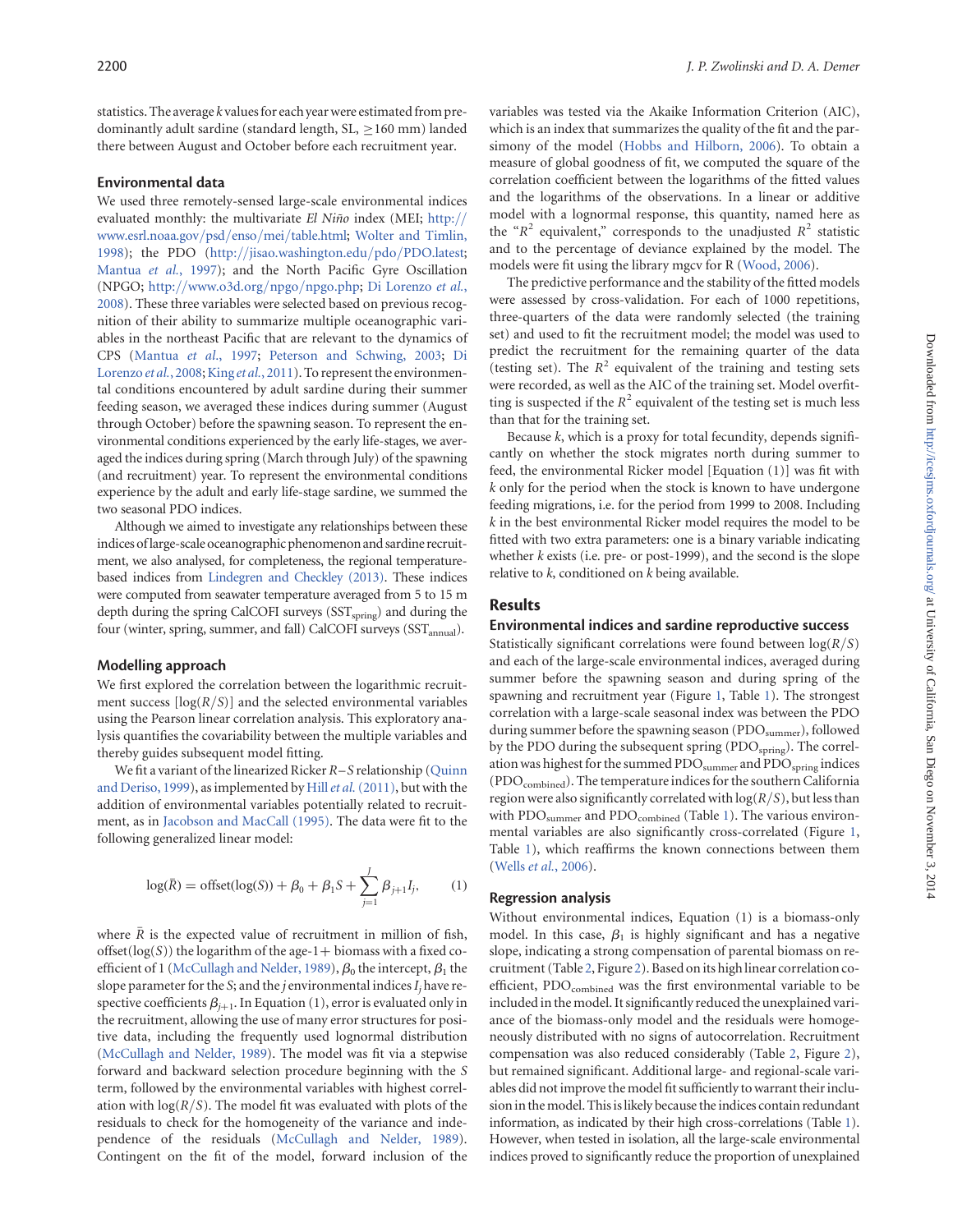

Figure 1. Logarithmic reproductive success (dashed line) from the 2010 assessment (Hill et al., 2010), overlaid on the monthly values of large-scale oceanographic monthly PDO index; North Pacific Gyre Oscillation index (NPGO); and Multivariate ENSO Index (MEI).

Table 1. Correlation matrix (r- and p-values) between the environmental indices, biomass of sardine age-1 and older (S), and logarithmic recruitment success  $[log(R/S)].$ 

| <i>p</i> -value              | S       | log(R/S) | $\text{PDO}_{\text{spring}}$ | $\text{PDO}_{\text{summer}}$ | <b>MEI</b> <sub>spring</sub> | $\mathsf{MEl}_\mathsf{sumer}$ | $NPGO_{spring}$ | $NPGO_{\text{summer}}$ | $SST_{annual}$ | $\mathsf{SST}_\mathsf{spring}$ | PDO <sub>combined</sub> |
|------------------------------|---------|----------|------------------------------|------------------------------|------------------------------|-------------------------------|-----------------|------------------------|----------------|--------------------------------|-------------------------|
| S.                           | *****   | $-0.663$ | $-0.395$                     | $-0.512$                     | $-0.316$                     | $-0.22$                       | 0.467           | 0.394                  | $-0.364$       | $-0.571$                       | $-0.538$                |
| log(R/S)                     | < 0.001 | *****    | 0.537                        | 0.673                        | 0.53                         | 0.43                          | $-0.503$        | $-0.49$                | 0.62           | 0.531                          | 0.718                   |
| PDO <sub>spring</sub>        | 0.038   | 0.003    | *****                        | 0.424                        | 0.618                        | 0.496                         | $-0.576$        | $-0.61$                | 0.691          | 0.592                          | 0.841                   |
| $\text{PDO}_{\text{summer}}$ | 0.005   | < 0.001  | 0.025                        | *****                        | 0.271                        | 0.613                         | $-0.309$        | $-0.542$               | 0.437          | 0.407                          | 0.847                   |
| MEI <sub>spring</sub>        | 0.102   | 0.004    | < 0.001                      | 0.163                        | *****                        | 0.582                         | $-0.499$        | $-0.505$               | 0.671          | 0.619                          | 0.525                   |
| $MEI_{\text{summer}}$        | 0.26    | 0.022    | 0.007                        | 0.001                        | 0.001                        | *****                         | $-0.214$        | $-0.512$               | 0.531          | 0.368                          | 0.658                   |
| NPGO <sub>spring</sub>       | 0.012   | 0.006    | 0.001                        | 0.109                        | 0.007                        | 0.275                         | *****           | 0.742                  | $-0.338$       | $-0.566$                       | $-0.523$                |
| $NPGO$ <sub>summer</sub>     | 0.038   | 0.008    | 0.001                        | 0.003                        | 0.006                        | 0.005                         | < 0.001         | *****                  | $-0.508$       | $-0.485$                       | $-0.682$                |
| $SST_{annual}$               | 0.057   | < 0.001  | < 0.001                      | 0.02                         | < 0.001                      | 0.004                         | 0.079           | 0.006                  | *****          | 0.615                          | 0.667                   |
| SST <sub>spring</sub>        | 0.001   | 0.004    | 0.001                        | 0.032                        | < 0.001                      | 0.054                         | 0.002           | 0.009                  | < 0.001        | *****                          | 0.591                   |
| <b>PDO</b> combined          | 0.003   | < 0.001  | < 0.001                      | < 0.001                      | 0.004                        | < 0.001                       | 0.004           | < 0.001                | < 0.001        | 0.001                          | *****                   |

Spring indices are monthly averages from March through July of the recruitment year. Summer indices are monthly averages from July through October of the year before recruitment. Note the strong correlation between all environmental variables for each season, and the relative independence between the PDO<sub>summer</sub> and the NPGO<sub>spring</sub> and MEI<sub>spring</sub>. See Wells et al. (2006) for related analysis and discussion.

variance in recruitment in relation to the model using only the biomass as the predictor (Table 2). The models fit with the regional SST indices also explained large proportions of the recruitment variability (Table 2). However, they were more prone to overfitting than those using PDO<sub>summer</sub> or PDO<sub>combined</sub> (Table 3).

The model using the PDO<sub>combined</sub>:

$$
\bar{R} = \exp(-4.194) \times S \times \exp(-8.511 \times 10^{-7} S + 0.267 \text{PDO}_{\text{combined}})
$$
\n(2)

had the highest proportion of the variance explained (for both the training and testing sets; Table 3), low AIC (Tables 2, 3), and independently distributed residuals. The global fit is very satisfactory and the  $R^2$  equivalent is 0.85.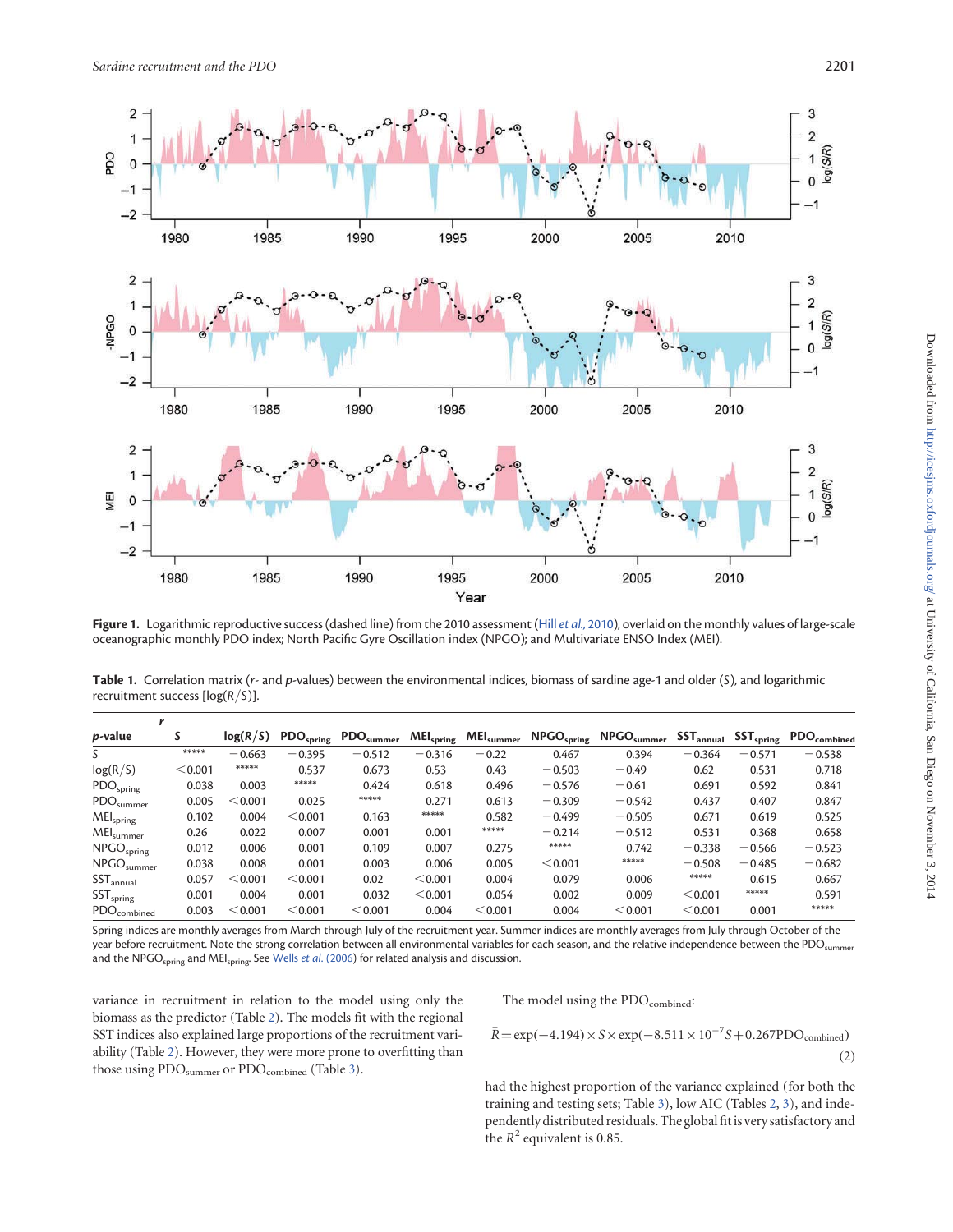The three highest recruitments occurred during 1997, 1998, and 2003 when the sardine biomass was in the mid-range, i.e. ca. 750 000 tonnes (Figure 2). Below this optimal biomass value sardine production decreased quasi-linearly with biomass. Above this value, the parental biomass compensation effect forced recruitment into a plateau or decline (Figure 2). The shape of the curve does not

Table 2. Summary statistics for a subset of the evaluated environmental Ricker models [Equation (1)].

| <b>Explanatory</b>                 |                                         |            | $R^2$      |
|------------------------------------|-----------------------------------------|------------|------------|
| variables                          | <b>Linear coefficients</b>              | <b>AIC</b> | equivalent |
| S                                  | $-1.135e^{-0.0}$                        | 501.8      | 77.1       |
| $S + MElsumer$                     | $-1.056e^{-06}$ , 3.367 $e^{-01}$       | 498.3      | 80.7       |
| $S + MEl_{spring}$                 | $-9.616e^{-07}$ , 4.743 $e^{-01}$       | 494.9      | 81.8       |
| $S + \text{NPGO}_{\text{summer}}$  | $-9.098e^{-07}$                         | 500.3      | 79.1       |
|                                    | $-2.595e^{-01}$                         |            |            |
| $S + \text{NPGO}_{spring}$         | $-9.277e^{-07}$ .                       | 501.1      | 78.6       |
|                                    | $-2.145e^{-01}$                         |            |            |
| $S + \text{PDO}_{spring}$          | $-1.033e^{-06}$ , 3.098 $e^{-01}$       | 499.3      | 81.6       |
| $S + PDO$ <sub>summer</sub>        | $-8.285e^{-07}$ , 4.346 $e^{-01}$       | 495.9      | 83.3       |
| $S + SST_{spring}$                 | $-9.384e^{-07}$ , 3.261e <sup>-01</sup> | 499.6      | 79.1       |
| $S + SST_{annual}$                 | $-9.119e^{-07}$ , 6.984 $e^{-01}$       | 491.9      | 84.2       |
| $S + \text{PDO}_{\text{combined}}$ | $-8.511e^{-07}$ , 2.665 $e^{-01}$       | 492.1      | 85.1       |
| $\mathsf{PDO}_\mathsf{combined}$   | $3.469e^{-01}$                          | 500.7      | 79.7       |

S is the parental biomass. The models were fitted using a logarithmic link function with a negative binomial distribution, with theta estimated during the fitting procedure. The linear coefficients represent the fitted parameters for the predictor variables. AIC is the Akaike Information Criterion.  $R^2$ equivalent is the square of the coefficient of correlation between the logarithm of the observed recruitment and the logarithm of the fitted ones. None of the model residuals were autocorrelated. All model parameters were significant for  $\alpha = 0.1$  or lower. The number of observations is 28.

change significantly vs. the environmental index, but its scaling is extremely variable. For example, 1998 and 2002 had similar biomasses but the observed recruitments differed by 25-fold and the corresponding environmentally induced variations in the fitted model were 3.5 times higher than that of the lowest estimate (Figure 2).

Because  $k$ , a proxy for total fecundity, depends significantly on whether the stock migrates north during summer to feed, the environmental Ricker model was fit without k for the period from 1981 through 1998 [Equation  $(3a)$ ] and with k for the period from 1999 to 2011 [Equation (3b)]:

Table 3. Cross-validation results for a subset of the models tested.

| <b>Explanatory</b><br>variables | <b>Training</b><br>median AIC | <b>Training median</b><br>$R^2$ equivalent | <b>Testing median</b><br>$R^2$ equivalent |
|---------------------------------|-------------------------------|--------------------------------------------|-------------------------------------------|
| S                               | 375.1                         | 76.7                                       | 82.1                                      |
| $S + MElsumer$                  | 372.9                         | 80.4                                       | 84.0                                      |
| $S + MEl_{spring}$              | 370.2                         | 80.9                                       | 86.8                                      |
| $S +$                           | 374.2                         | 79.5                                       | 79.4                                      |
| NPGO <sub>summer</sub>          |                               |                                            |                                           |
| $S + \text{NPGO}_{spring}$      | 374.9                         | 78.6                                       | 78.5                                      |
| $S + PDO_{spring}$              | 373.3                         | 82.5                                       | 81.6                                      |
| $S + PDOsumer$                  | 371.8                         | 83.6                                       | 84.3                                      |
| $S + SST_{spring}$              | 375.4                         | 79.0                                       | 81.6                                      |
| $S + SST_{annual}$              | 369.3                         | 84.9                                       | 81.6                                      |
| $S +$                           | 368.8                         | 85.6                                       | 84.6                                      |
| $\text{PDO}_\text{combined}$    |                               |                                            |                                           |
| PDO <sub>combined</sub>         | 375.0                         | 78.9                                       | 79.1                                      |

The 2003 and 1998 recruitments, which produced large residuals in the fitted models, were more often selected to the training vs. testing set and caused the median  $R^2$  equivalent of the testing sets to be higher than that of the training sets in some of the fitted models.



Figure 2. (a) Environmental Ricker model (grey, corresponding to 1 line per year) vs. the static Ricker model (black), and (b) reconstruction of the recruitment time-series for the sardine stock from 1981 to 2008 (circles) using the static model (black) and environmental Ricker model (dashed grey) corresponding to the best model [Equation (2); Table 2], with 95% confidence intervals for predicted recruitment (grey area).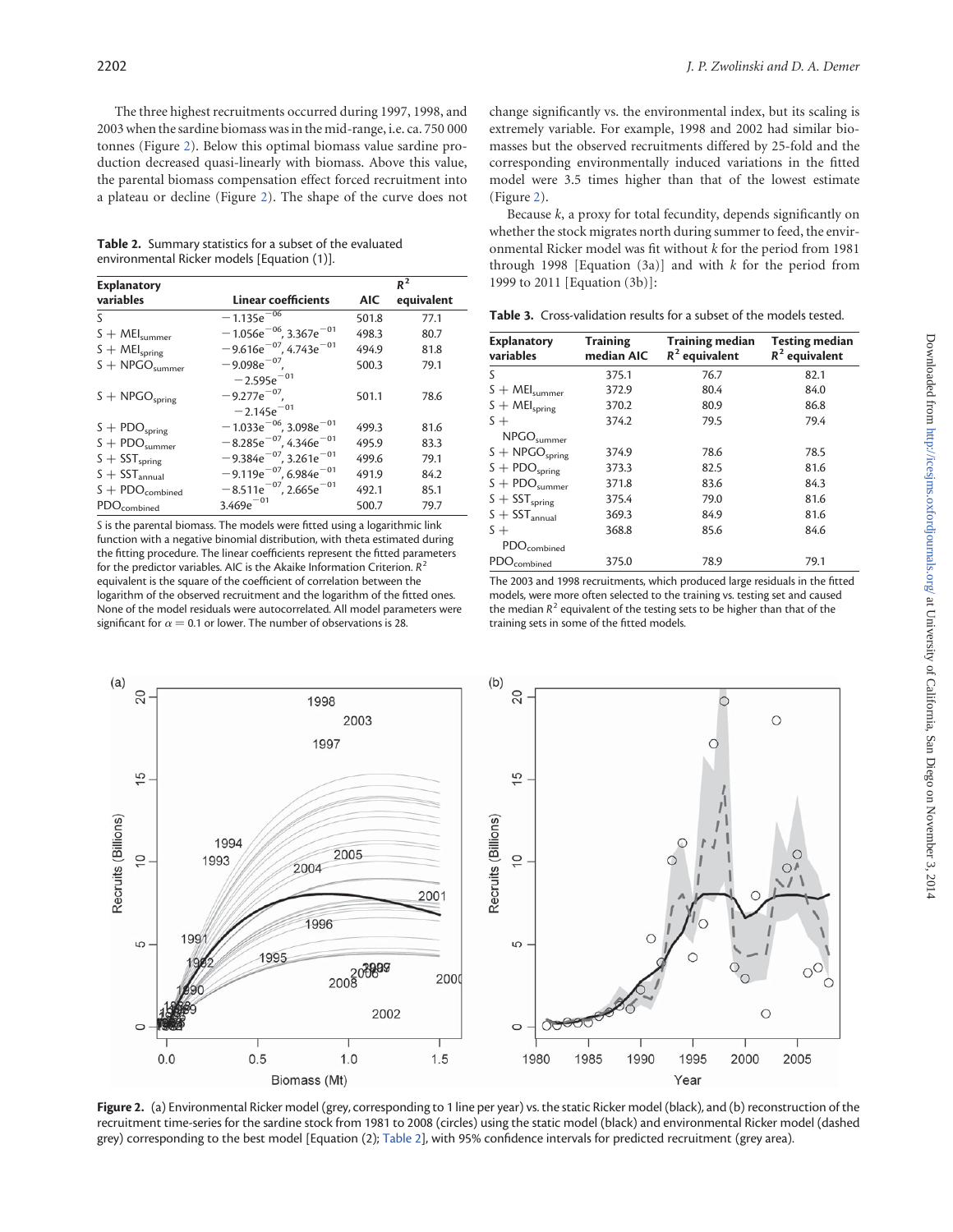$$
\bar{R} = \exp(-4.137) \times S \times \exp(-8.079 \times 10^{-7} S \n+ 0.234 \text{PDO}_{\text{combined}}),
$$
\n(3a)  
\n
$$
\bar{R} = \exp(-11.826) \times S \times \exp(-8.079 \times 10^{-7} S \n+ 0.234 \text{PDO}_{\text{combined}} + 4.71 k).
$$
\n(3b)

The coefficient for k is positive and statistically significant ( $p < 0.1$ ). The model including k [Equations (3a) and (3b)] has a higher  $R^2$ equivalent (86.2) and lower AIC (492.0) relative to the best model in Table 2, and the residuals for the 1999–2011 period are smaller (Figure 3).

#### **Discussion**

All the models tested showed that environmental dynamics in the northeastern Pacific, particularly well captured by the PDO, significantly influenced sardine recruitment. Although sardine recruitment is strongly linked to the dynamics of their environment (e.g. Barnes et al., 1992; Jacobson and MacCall, 1995; Jacobson et al., 2001; MacCall, 2009; Zwolinski and Demer, 2012; this work), most studies assumed that sardine recruitment is predicated on the environment relevant to early (eggs and larvae) and juvenile life stages (Hjort, 1914; Lasker, 1981; MacCall, 2009; pers. comm. Rykaczewski and Checkley, 2008; McClatchie et al., 2010; Lindegren and Checkley, 2013). For example, Lasker (1981) hypothesized that larval survival depends on the stability of the environment and the quality (species composition and size) and density of their food. MacCall (2004) associated large sardine recruitments to the retention of larvae in the nursery grounds,



Figure 3. Reconstruction of the recruitment time-series for the sardine stock from 1981 to 2008 (circles) using the best environmental Ricker model [Equation (2); Table 2; black dashed line]; and the best environmental Ricker model with k [Equation (3); grey dashed line] with 95% confidence intervals (grey area). The inclusion of k provides a better fit to the data after 2000.

which is maximized during low flows of the California Current. Also, Rykaczewski and Checkley (2008) observed that zooplankton size was related to the intensity of curl-driven upwelling offshore of southern California, which was correlated with surplus sardine production. Considered together, these findings relate strong sardine reproductive success (large recruitment) via larval survival to SSTs (Galindo-Cortes et al., 2010; Lindegren and Checkley, 2013), the strength of the California Current (MacCall, 2009), and upwelling patterns (Rykaczewski and Checkley, 2008). To our minds, these characteristics recount complementary manifestations of the same basin-scale oceanographic phenomena that affect the dynamics of the biotic and abiotic environment in the California Current (Mantua et al., 1997; Peterson and Schwing, 2003; Wells et al., 2006; Keister et al., 2011; Macias et al., 2011) and that are indicated by positive PDO and El Niño indices (Macias et al., 2011, 2012).

Although the survival of sardine larvae and juveniles is controlled by the physical environment (Cury et al., 2000; Bakun, 2010), the availability of quality prey (Hjort, 1914), and predation and cannibalism for eggs and larvae (Ricker, 1954; Pitcher and Hart, 1982), we found that the highest correlations between sardine recruitment and the PDO-based index occur before the spawning season. Therefore, sardine recruitment appears to be not only related to the environment of the early life stages, but also to the cumulative effect of the environment on the adult sardine before spawning.

Sardine, perhaps more so than anchovy and other CPS, are "capital breeders", i.e. their reproduction depends mainly on stored reserves, so parental condition may be vital for sustained reproductive effort (Kawasaki and Omori, 1995). Sardine spawning generally occurs after the period of highest fat accumulation (Zwolinski et al., 2001; Garrido et al., 2007). To spawn throughout a protracted season, with limited food ingestion, sardine depend greatly on the storage of high-energy lipids (Zwolinski et al., 2001; Garrido et al., 2007). The relationships between body fat quality and quantity and recruitment success are not well characterized nor perhaps broadly appreciated for sardine, but a significant positive correlation between the condition factor (i.e. body mass per cubic unit length) or lipid content and recruitment success were found for Pacific sardine in the California Current (Zwolinski and Demer, 2012) and Japan (Kawasaki and Omori, 1995), and European sardine (Sardine pilchardus; Rosa et al., 2010). Zwolinski and Demer  $(2012)$  showed that  $k$  is positively correlated with recruitment, irrespective of the conditions necessary for larval and juvenile survival. Here, we showed that the  $k$  for migrating fish has a significant role on the prediction of sardine recruitment, supporting the expectation that the migration provides metabolic advantages. As previously shown for gadoids (Marshall et al., 1999) and suggested for sardine (Kawasaki and Omori, 1995), the storage of fats in advance of the spawning season translates into increased fecundity, more resilient offspring, and potentially increased recruitment.

The statistically significant covariation between recruitment and the PDO during summer preceding the spring spawning is somewhat independent of the sardine biomass and condition factor. A potential explanation for why the environment before spawning might affect recruitment, irrespective of the condition factor (driven exclusively by weight changes), may be related to quality vs. quantity of their food. Oocyte formation requires not only fat but also proteins for structural components. These are known to depend on body tissue composition, which in turn depends on the biochemical contents of the prey (Riveiro et al., 2004; Bode et al., 2007; Garrido et al., 2008). In the California Current,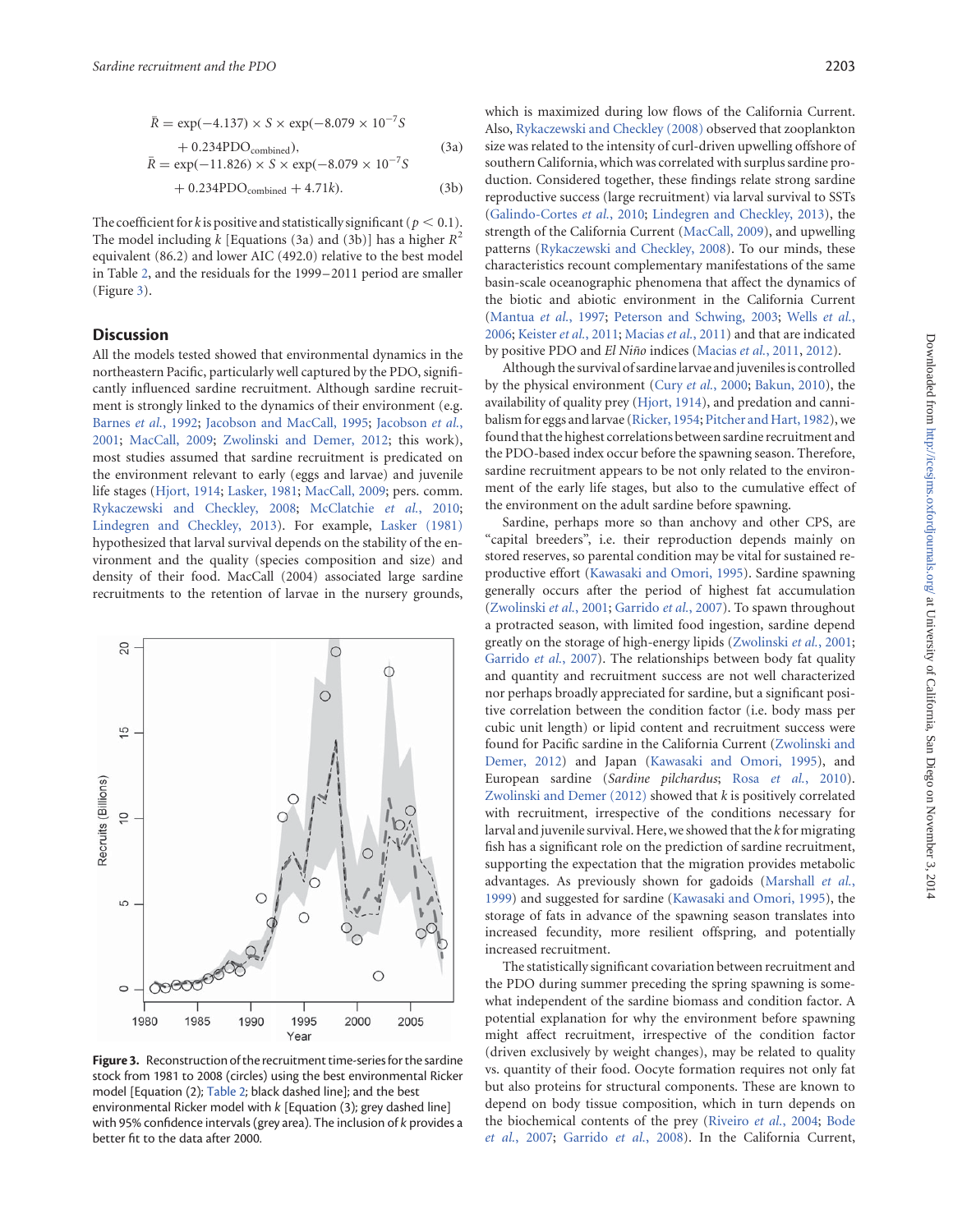perhaps the prey cascade resulting from a changing environment (Peterson and Schwing, 2003; Keister et al., 2011) could vary the biochemical composition of oocytes and affect their survival. Alternatively, "preconditioning", described by Schroeder et al. (2013), may explain how basin-scale oceanographic indices (e.g. PDOsummer) predict regional near-term phenomena (e.g. springspawning success). These two hypotheses may be complementary and should be tested for sardine in the California Current.

Despite the strong relationship we found between the PDO-based index and assessment-based estimates of sardine-stock recruitment, the latter may be compromised by an incomplete separation of the northern and southern stocks in the landings data (Jacobson and MacCall, 1995; Félix-Uraga et al., 2005; Demer and Zwolinski, 2013). In particular, because the fisheries off Ensenada, Mexico, and San Pedro, CA, likely exploit two stocks (Félix-Uraga et al., 2004, 2005; Demer and Zwolinski, 2013), the use of combined northern and southern stock landings in the assessment may have caused anomalously strong (e.g. 2003) or weak (e.g. 2002) estimates of recruitment that were not as evident in the survey time-series (Zwolinski et al., 2012; Demer et al., 2013; Zwolinski and Demer, 2013). Therefore, the recruitment time-series should be re-estimated with environmentally dependent stock partitioning (Demer and Zwolinski, 2013), and then this analysis should be revised. Improved accuracy in the estimated recruitment time-series could strengthen the performances of our models.

Notwithstanding the need to better differentiate the sardine stocks before an accurate evaluation of sardine recruitment (Félix-Uraga et al., 2005; Hill et al., 2006; Demer et al., 2013; Demer and Zwolinski, 2013), periods of stock expansion and contraction in the 20th and 21st centuries are well explained by the environmental conditions indicated by the PDO (Chavez et al., 2003; Zwolinski and

Demer, 2012; Deyle et al., 2013). Although McClatchie (2012) did not find significant relationships between the PDO and sardine abundance on a longer time-scale, thismay be due to uncertainty and noise in the data used to approximate the PDO (tree rings) and sardine abundance (fish-scale deposition), excessive smoothing of the data, or both.

The principal merits of using the PDO, vs. a small-scale index or survey-based measurements (e.g. the CalCOFI temperature index), is that it conveys sufficient information pertaining to the processes that were identified to directly affect recruitment (Lasker, 1981; Rykaczewski and Checkley, 2008; Chavez et al., 2003) and it is readily and continuously available. Furthermore, from an operational standpoint, annually integrated survey-based metrics of the regional environment may require resources that could be directed to the sampling of the entire adult population. Finally, seasonal indices, as opposed to multiyear average indices, are better predictors of recruitment, because recruitment expectations are independent from the past year's environment or average condition factor.

If the best stock recruitment model [Equation (2); Table 1] approximates reality, then the sardine abundance over the last century is governed by the cumulative effect of the annual recruitment success permitted by environmental conditions indicated by the PDO (Figure 4). Positive PDOs were correlated with large sardine recruitment, and consequentially biomass surpluses. Therefore, predominantly positive PDO periods (1920–1930s and 1980–1990s) were related to cumulatively larger sardine biomasses. Conversely, during prolonged periods with negative PDO values (1950–1970s and 2006 to the present), the reproductive success was low, and with total mortality exceeding recruitment, the population declined (Parrish, 2000; Zwolinski and Demer, 2012). More



Figure 4. The PDO index indicating positive (pink) and negative (light blue) monthly values; the 60-year periodic component of the PDO projected to 2020 (grey line; Zwolinski and Demer, 2012); the assessment estimated sardine biomass (red); and the predicted logarithmic stock– recruitment ratio (dashed line).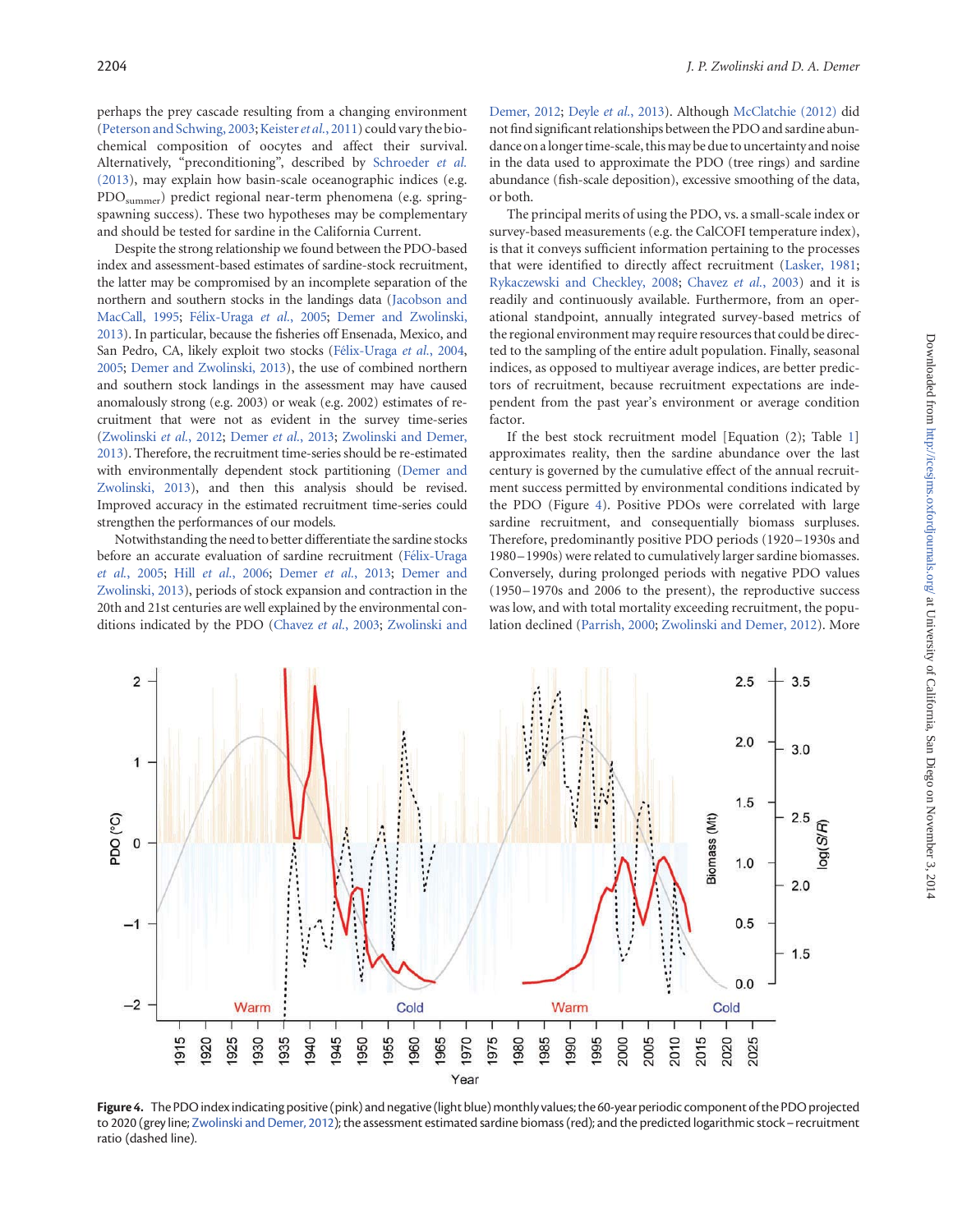specifically, the decline in the sardine stock around 1935 resulted from low recruitment success due to high biomasses, in conjunction with high exploitation (Radovich, 1982; Parrish, 2000; Zwolinski and Demer, 2012). During the mid-1940s, the PDO locked into a negative phase, high exploitation continued, and the stock plummeted. During the next three decades, the PDO was largely negative, the reproductive success of sardine was low and sardine continued to decline until they were virtually absent from all of their historical fishing grounds and their biomass was untraceable (Parrish, 2000).

Only in the 1980s, when the PDO became mainly positive again and fishing mortalities were low (Hill et al., 2010), the population recovered at a rate of as much as 30% per year (Figure 4). The direct effect of the environment on the dynamics of the stock can be seen in the rapid decline in the biomass from 1999 through 2003, in agreement with 4 years of negative PDO values. The rate of decrease, 16% per year, is higher than the exploitation rate ( $\sim$ 11% per year; Hill et al., 2010), so recruitments were less than total mortality, even in the absence fishing. Three strong year classes (2003–2005) contributed to a temporary resurgence of the stock through 2007 and dominated the stock through 2011 when a smaller 2009/2010 cohort appeared (Demer and Zwolinski, 2012; Zwolinski and Demer, 2012).

After 1998, the PDO was increasingly negative. In particular, between 1999 and December 2012, 61% of the monthly PDO values were negative; and between January 2008 and December 2012, 85% were negative (in contrast, between 1981 and 1998, only 22% of the monthly PDO values were negative). Between 1999 and 2011, in concert with this relatively cold period, the assessment-derived reproductive success has been, on average, 30% of that observed in the previous 20 years. If we exclude from this analysis the three good recruitments between 2003 and 2005, observed during a short period with a positive PDO, the recruitment success was, on average, 14% of that observed during the sardine population expansion in the 1980s and the 1990s.

Although the behaviour of the PDO and that of multiple fish populations are often complicated by high frequency and unpredictable variability (Peterson and Schwing, 2003; Overland et al., 2008; Black et al., 2011), the recent cold period in the northeast Pacific appears to be in agreement with the dominant  $\sim$  60-year component of the PDO, which is trending negative and its minimum is expected to occur between 2020 and 2025 (Figure 4; Zwolinski and Demer, 2012). If this signal continues to dominate in the future, and the environmental conditions that the PDO represents continue to predict sardine recruitment, the productivity of the stock will be low and yields will be reduced over the next decade. During extended periods of low recruitment, exploitation could exacerbate a decline in the stock (Jacobson and MacCall, 1995; PFMC, 1998) and both delay and stunt its recovery during the next period with favourable environmental conditions (Zwolinski and Demer, 2012). However, if an adequate seed biomass is maintained during the periods of average low productivity, unpredictable, short-term positive PDO episodes could intermittently yield surplus biomass.

#### Conclusion

We showed that the dynamics in oceanographic conditions described by fluctuations of the PDO explain the succession of sardine recruitment in the California Current during the last three decades. We showed that PDO-based indices for both the summer feeding season (PDO<sub>summer</sub>) and the following spring-spawning season (PDO<sub>spring</sub>) covary with sardine recruitment; and we provided an environmental Ricker model, parameterized with a "dualphase" summer and spring PDO index (PDO<sub>combined</sub>) and a condition

factor to predict sardine recruitment. This implies that prespawning density-dependent energy storage is an additional mechanism for the compensatory effect implicit in the Ricker model fitted to sardine recruitment. All of these findings support our hypothesis that high recruitment occurs when oceanographic conditions are favourable for the parents during their summer feeding season, their condition factor is high, and the oceanographic conditions during the following spring-spawning season maximize early life stage survival. This datasupported hypothesis significantly augments the century-old theory that the reproductive success of coastal pelagic fish is governed by early life stage survival (Hjort, 1914; Lasker, 1978). Parental condition matters, too.

#### Acknowledgements

We thank Sean Hayes, Brian Wells, Nate Mantua, Bill Perrin, and Russ Vetter from SWFSC, and three anonymous reviewers and Jose Hidalgo for their constructive critiques and suggestions. We thank Kevin Hill and everyone involved in the assessment of the Pacific sardine. We also thank the persons responsible for producing and maintaining the environmental data time-series.

#### References

- Alheit, J., and Bakun, A. 2010. Population synchronies within and between ocean basins: apparent teleconnections and implications as to physical-biological linkage mechanisms. Journal of Marine Systems, 79: 267–285.
- Bakun, A. 2010. Linking climate to population variability in marine ecosystems characterized by non-simple dynamics: conceptual templates and schematic constructs. Journal of Marine Systems, 79: 361–373.
- Barnes, J. T., MacCall, A. D., Jacobson, L. D., and Wolf, P. 1992. Recent population trends and abundance estimates for the Pacific sardine (Sardinops sagax). CALCOFI Reports, 33: 60–75.
- Baumgartner, T., Soutar, A., and Ferreira-Bartrina, V. 1992. Reconstruction of the history of Pacific sardine and northern anchovy populations over the past two millennia from sediments of the Santa Barbara Basin, California. CALCOFI Reports, 33: 24–40.
- Black, B. A., Schroeder, I. D., Sydeman, W. J., Bograd, S. J., Wells, B. K., and Schwing, F. B. 2011. Winter and summer upwelling modes and their biological importance in the California Current Ecosystem. Global Change Biology, 17: 2536–2545.
- Bode, A., Alvarez-Ossorio, M. T., Cunha, M. E., Garrido, S., Peleteiro, J. B., Porteiro, C., Valdes, L., et al. 2007. Stable nitrogen isotope studies of the pelagic food web on the Atlantic shelf of the Iberian Peninsula. Progress in Oceanography, 74: 115–131.
- Chavez, F. P., Ryan, J., Lluch-Cota, S. E., and Niquen, C. M. 2003. From anchovies to sardines and back: multidecadal change in the Pacific Ocean. Science, 299: 217 –221.
- Cury, P., Bakun, A., Crawford, R. J. M., Jarre, A., Quinones, R. A., Shannon, L. J., and Verheye, H. M. 2000. Small pelagics in upwelling systems: patterns of interaction and structural changes in "waspwaist" ecosystems. ICES Journal of Marine Science, 57: 603-618.
- Cury, P., and Roy, C. 1989. Optimal environmental window and pelagic fish recruitment success in upwelling areas. Canadian Journal of Fisheries and Aquatic Sciences, 46: 670–680.
- Demer, D. A., Zwolinski, J. P., Byers, K., Cutter, G. R., Jr, Renfree, J. S., Sessions, S. T., and Macewicz, B. J. 2012. Seasonal migration of Pacific sardine (Sardinops sagax) in the California Current ecosystem: prediction and empirical confirmation. Fishery Bulletin, 110:  $52 - 70.$
- Demer, D. A., and Zwolinski, J. P. 2013. Corroboration and refinement of a method for differentiating landings from two stocks of Pacific sardine (Sardinops sagax) in the California Current. ICES Journal of Marine Science.
- Demer, D. A., and Zwolinski, J. P. 2012. Reply to MacCall et al.: Acoustic-trawl survey results provide unique insight to sardine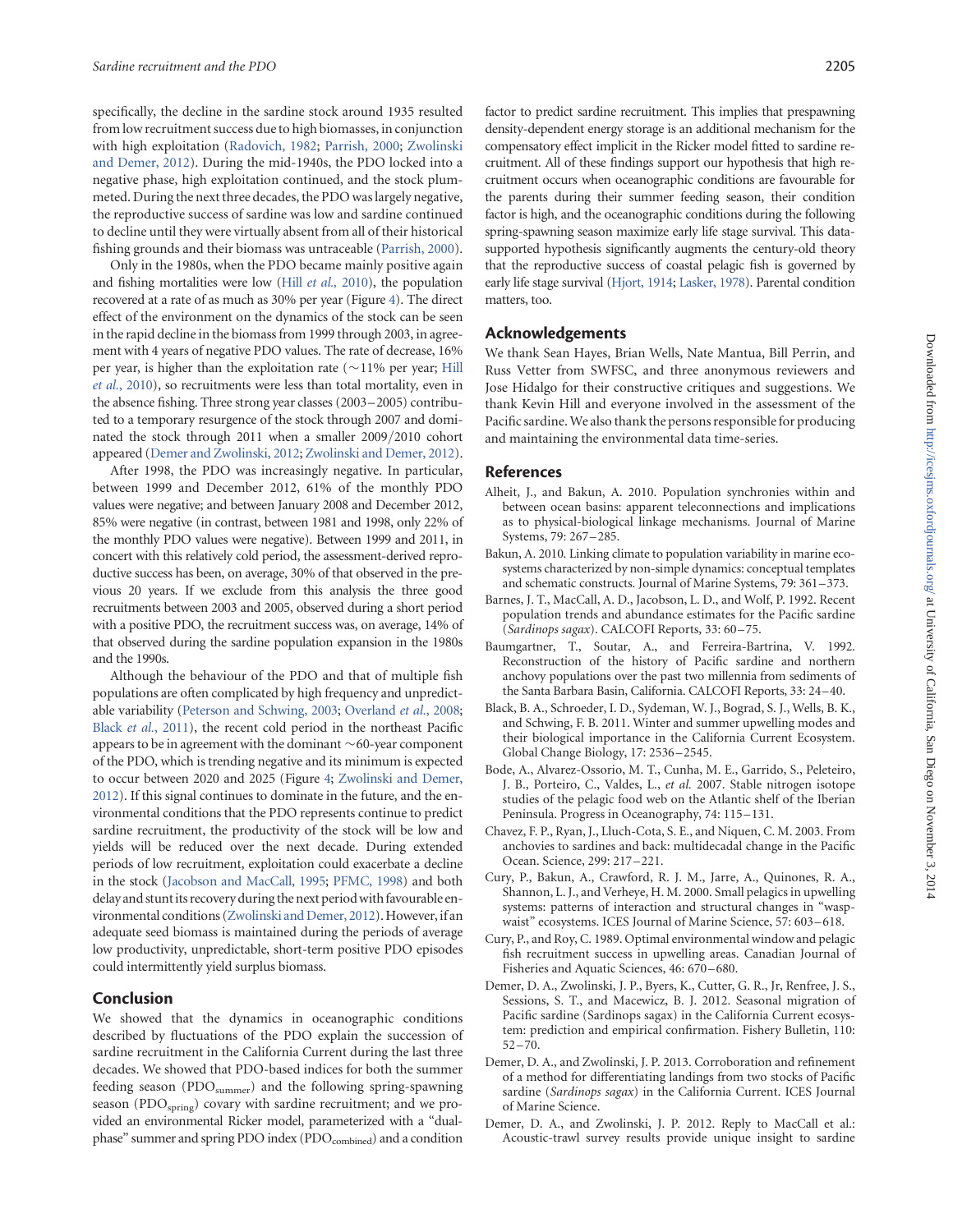stock decline. Proceedings of the National Academy of Sciences of the USA, 109: E1132–E1133.

- Demer, D. A., Zwolinski, J. P., Cutter, G. R., Jr, Byers, K., Macewicz, B. J., and Hill, K. T. 2013. Sampling selectivity in acoustic-trawl surveys of Pacific sardine (Sardinops sagax) biomass and length distribution. ICES Journal of Marine Science.
- Deyle, E. R., Fogarty, M., Hsieh, C. H., Kaufman, L., MacCall, A. D., Munch, S. B., Perretti, C. T., et al. 2013. Predicting climate effects on Pacific sardine. Proceedings of the National Academy of Sciences of the USA, 110: 6430–6435.
- Deyoung, B., Barange, M., Beaugrand, G., Harris, R., Perry, R. I., Scheffer, M., and Werner, F. 2008. Regime shifts in marine ecosystems: detection, prediction and management. Trends in Ecology and Evolution, 23: 402–409.
- Di Lorenzo, E., Schneider, N., Cobb, K. M., Franks, P. J. S., Chhak, K., Miller, A. J., McWilliams, J. C., et al. 2008. North Pacific Gyre Oscillation links ocean climate and ecosystem change. Geophysical Research Letters, 35: L08607.
- Félix-Uraga, R., Gómez-Muñoz, V. M., Quiñónez-Velázquez, C., and García-Franco, W. 2004. On the existence of Pacific sardine groups off the west coast of Baja California and Southern California. CALCOFI Reports, 45: 146–151.
- Félix-Uraga, R., Gómez-Muñoz, V. M., Quiñónez-Velázquez, C., Melo-Barrera, F. N., Hill, K. T., and García-Franco, W. 2005. Pacific sardine (Sardinops sagax) stock discrimination off the west coast of Baja California and southern California using otolith morphometry. CALCOFI Reports, 46: 113–121.
- Fréon, P., Cury, P., Shannon, L., and Roy, C. 2005. Sustainable exploitation of small pelagic fish stocks challenged byenvironmentaland ecosystem changes: a review. Bulletin of Marine Science, 76: 385–462.
- Galindo-Cortes, G., De Anda-Montanez, J. A., Arreguin-Sanchez, F., Salas, S., and Balart, E. F. 2010. How do environmental factors affect the stock-recruitment relationship? The case of the Pacific sardine (Sardinops sagax) of the northeastern Pacific Ocean. Fisheries Research, 102: 173–183.
- Ganias, K., Somarakis, S., Koutsikopoulos, C., and Machias, A. 2007. Factors affecting the spawning period of sardine in two highly oligotrophic seas. Marine Biology, 151: 1559–1569.
- Garrido, S., Rosa, R., Ben-Hamadou, R., Cunha, M. E., Chicharo, M. A., and van der Lingen, C. D. 2007. Effect of maternal fat reserves on the fatty acid composition of sardine (Sardina pilchardus) oocytes. Comparative Biochemistry and Physiology B: Biochemistry and Molecular Biology, 148: 398–409.
- Garrido, S., Rosa, R., Ben-Hamadou, R., Cunha, M. E., Chicharo, M. A., and van der Lingen, C. D. 2008. Spatio-temporal variability in fatty acid trophic biomarkers in stomach contents and muscle of Iberian sardine (Sardina pilchardus) and its relationship with spawning. Marine Biology, 154: 1053 –1065.
- Hill, K., Crone, P. R., Lo, N. C. H., Macewicz, B. J., Dorval, E., McDaniel, J. D., and Gu, Y. 2011. Assessment of the Pacific sardine resource in 2011 for US management in 2012. US Department of Commerce. NOAA Technical Memorandum, NMFS-SWFSC-487.
- Hill, K. T., Lo, N. C. H., Macewicz, B. J., Crone, P. R., and Felix-Uraga, R. 2010. Assessment of the Pacific sardine resource in 2010 for US management in 2011. US Department of Commerce. NOAA Technical Memorandum, NMFS-SWFSC-469. 137 pp.
- Hill, K. T., Lo, N. C. H., Macewicz, B. J., and Félix-Uraga, R. 2006. Assessment of the Pacific sardine (Sardinops sagax caerulea) population for US management in 2007. NOAA Technical Memorandum, NMFS-SWFSC-396. 79 pp.
- Hjort, J. 1914. Fluctuationsin the great fisheries of northern Europe viewed in the light of biological research. Rapports et Procès-Verbaux des Réunions Conseil International pour l'Explorations de la Mer, 1: 5–38.
- Hobbs, N. T., and Hilborn, R. 2006. Alternatives to statistical hypothesis testing in ecology: a guide to self teaching. Ecological Applications, 16: 5–19.
- Irvine, J. R., and Fukuwaka, M. A. 2011. Pacific salmon abundance trends and climate change. ICES Journal of Marine Science, 68: 1122–1130.
- Jacobson, L. D., De Oliveira, J. A. A., Barange, M., Cisneros-Mata, M. A., Felix-Uraga, R., Hunter, J. R., Kim, J. Y., et al. 2001. Surplus production, variability, and climate change in the great sardine and anchovy fisheries. Canadian Journal of Fisheries and Aquatic Sciences, 58: 1891–1903.
- Jacobson, L. D., and MacCall, A. D. 1995. Stock recruitment models for Pacific sardine (Sardinops sagax). Canadian Journal of Fisheries and Aquatic Sciences, 52: 2062–2062.
- Kawasaki, T., and Omori, M. 1995. Possible mechanism underlying fluctuation in the Far Eastern sardine population inferred from time series of two biological traits. Fisheries Oceanography, 4: 238–242.
- Keister, J. E., Di Lorenzo, E., Morgan, C. A., Combes, V., and Peterson, W. T. 2011. Zooplankton species composition is linked to ocean transport in the Northern California Current. Global Change Biology, 17: 2498–2511.
- King, J. R. (Ed.) 2005. Report of the study group on fisheries and ecosystem responses to recent regime shifts. PICES Scientific Report, 28, 162 pp.
- King, J. R., Agostini, V. N., Harvey, C. J., McFarlane, G. A., Foreman, M. G. G., Overland, J. E., Di Lorenzo, E., et al. 2011. Climate forcing and the California Current ecosystem. ICES Journal of Marine Science, 68: 1199–1216.
- Lasker, R. 1978. The relation between oceanographic conditions and larval anchovy food in the California Current: identification of factors contributing to recruitment failure. Rapports et Procès-Verbaux des Réunions Conseil International pour l'Explorations de la Mer, 173: 212–230.
- Lasker, R. 1981. The role of a stable ocean in larval fish survival and subsequent recruitment. In Marine Fish Larvae: Morphology, Ecology and Relation to Fisheries, pp. 80 –88. Ed. by R. Lasker. Washington Sea Grant, Seattle.
- Lindegren, M., and Checkley, D. M., Jr. 2013. Temperature dependence of Pacific sardine (Sardinops sagax) recruitment in the California Current Ecosystem revisited and revised. Canadian Journal of Fisheries and Aquatic Sciences, 70: 245–252.
- MacCall, A. D. 1979. Population estimates for the warming years of the Pacific sardine fishery. CALCOFI Reports, 20: 72 –82.
- Maccall, A. D. 2009. Mechanisms of low-frequency fluctuations in sardine and anchovy populations. In Climate Change and Small Pelagic Fish, pp. 285–299. Ed. by D. M. Checkley, Jr, J. Alheit, Y. Oozeki, and C. Roy. Cambridge University Press, New York.
- MacCall, A. D., Batchelder, H., King, J. R., Mackas, D. L., Mantua, N., McFarlane, G. A., Perry, I., et al. 2005. Recent ecosystem changes in the California Current System. PICES Scientific Report, 28. 162 pp.
- Macias, D., Franks, P. J. S., Ohman, M. D., and Landry, M. R. 2012. Modeling the effects of coastal wind- and wind– stress curl-driven upwellings on plankton dynamics in the Southern California current system. Journal of Marine Systems, 94: 107–119.
- Macias, D., Landry, M. R., Gershunov, A., Miller, A. J., and Franks, P. J. S. 2011. Climatic control of upwelling variability along the western North-American Coast. PLoS One, 7: e30436.
- Mantua, N., Hare, S. R., Zhang, Y.,Wallace, J. M., and Francis, R. C. 1997. A Pacific decadal climate oscillation with impacts on salmon production. Bulletin of the American Meteorological Society, 78: 1069–1079.
- Marshall, C. T., Yaragina, N. A., Lambert, Y., and Kjesbu, O. S. 1999. Total lipid energy as a proxy for total egg production by fish stocks. Nature, 402: 288–290.
- McClatchie, S. 2012. Sardine biomass is poorly correlated with the Pacific Decadal Oscillation off California. Geophysical Research Letters, 39: L13703.
- McClatchie, S., Goericke, R., Auad, G., and Hill, K. 2010. Re-assessment of the stock-recruit and temperature-recruit relationships for Pacific sardine (Sardinops sagax). Canadian Journal of Fisheries and Aquatic Sciences, 67: 1782–1790.